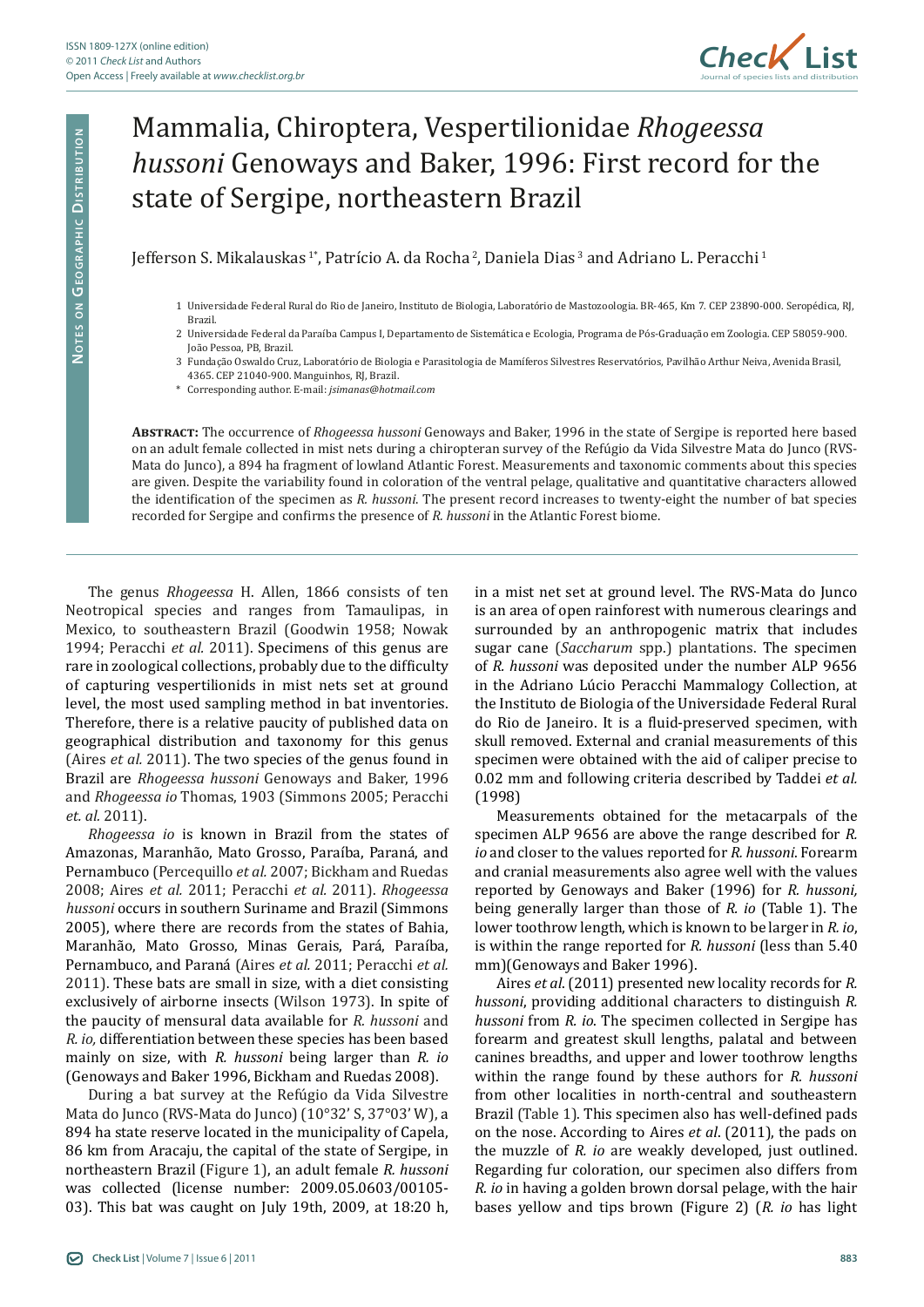brown dorsal pelage). The ventral pelage of the specimen examined, however, is golden yellow, with poorly defined bands (Figure 2), differing from the bicolored condition (golden bases and brown tips) observed in *R. hussoni* by Aires *et al.* (2011). Despite this variability, all the other qualitative and quantitative characters allowed the identification of the specimen from Sergipe as *R. hussoni*.

The chiropteran fauna of Sergipe is still poorly known, and few published studies are available (Alencar *et al.* 1994; Mikalauskas 2005; Mikalauskas *et al.* 2006 a, b;



**Figure 1.** Location of the Refúgio da Vida Silvestre Mata do Junco, Sergipe, northeastern Brazil. Biomes: light gray = Atlantic Forest; medium gray = Caatinga; dark gray = Cerrado; white = Amazon Hylea.



FIGURE 2. Dorsal and ventral views of the specimen of *Rhogeessa hussoni* (ALP 9656) from Refúgio da Vida Silvestre Mata do Junco, Sergipe, northeastern Brazil.